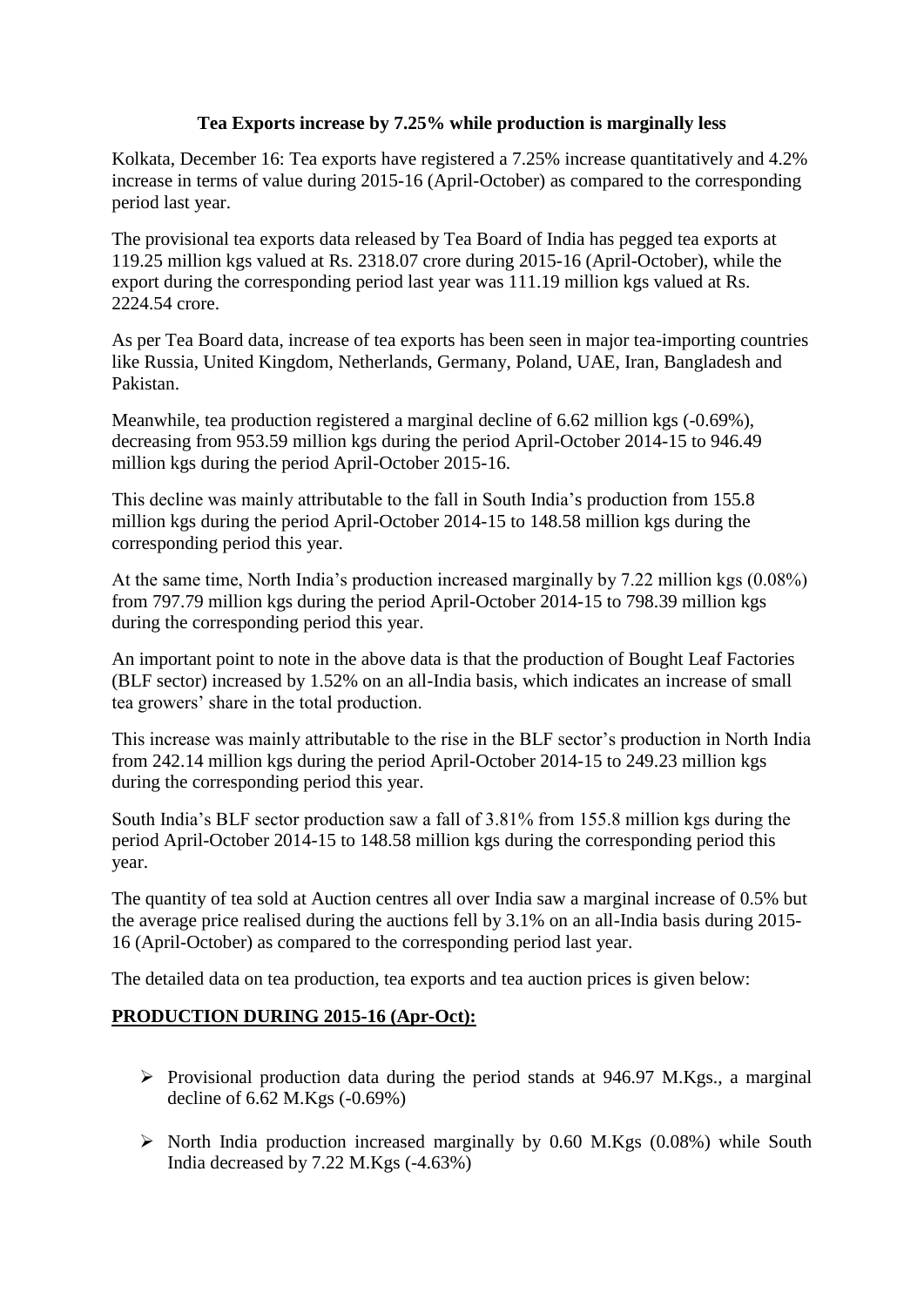# **Break-up Production Estate Vs. BLF sectors**

|                    | Apr to October |            |              |            |            |              |
|--------------------|----------------|------------|--------------|------------|------------|--------------|
|                    | 2015-16 (E)    |            |              | 2014-15    |            |              |
| <b>Region</b>      | <b>Est</b>     | <b>BLF</b> | <b>Total</b> | <b>Est</b> | <b>BLF</b> | <b>Total</b> |
| <b>NORTH INDIA</b> | 549.16         | 249.23     | 798.39       | 555.65     | 242.14     | 797.79       |
| SOUTH INDIA        | 87.23          | 61.35      | 148.58       | 92.02      | 63.78      | 155.8        |
| <b>ALL INDIA</b>   | 636.39         | 310.58     | 946.97       | 647.67     | 305.92     | 953.59       |

- $\triangleright$  Estate production in North India is declined by 1.17% while in South India it decreased by 5.21%. On All India the Estate production decreased by 1.74%.
- $\triangleright$  Bought Leaf sector in North India increased by 2.93% while it is declined in South India by 3.81%. On All India, the BLF sector increased the production by 1.52%, which indicates increase of small growers' share in production.

#### **State wise production details are available for the above period in Board's website for public notice.**

### **TEA EXPORTS**

Provisional Tea Exports during 2015-16 (Apr-Oct) is seen at 119.25 M.Kgs., with FOB value of Rs. 2318.07 Crs.

| Period                | Quantity (M.Kgs) | Value (Rs.Crs) |
|-----------------------|------------------|----------------|
| $2015 - 16$ (Apr-Oct) | 119.25           | 2318.07        |
| $2014 - 15$ (Apr-Oct) | 111.19           | 2224.54        |
| Incr/Decr in $\%$     | 7.25             | 4.20           |

- $\triangleright$  Quantity of tea exports increased by 7.25% and value by 4.20%
- Increase of tea exports is seen in major countries like Russia, United Kingdom, Netherlands, Germany, Poland, UAE, Iran, Bangladesh and Pakistan.
- $\triangleright$  Details of increase in exports to major countries.